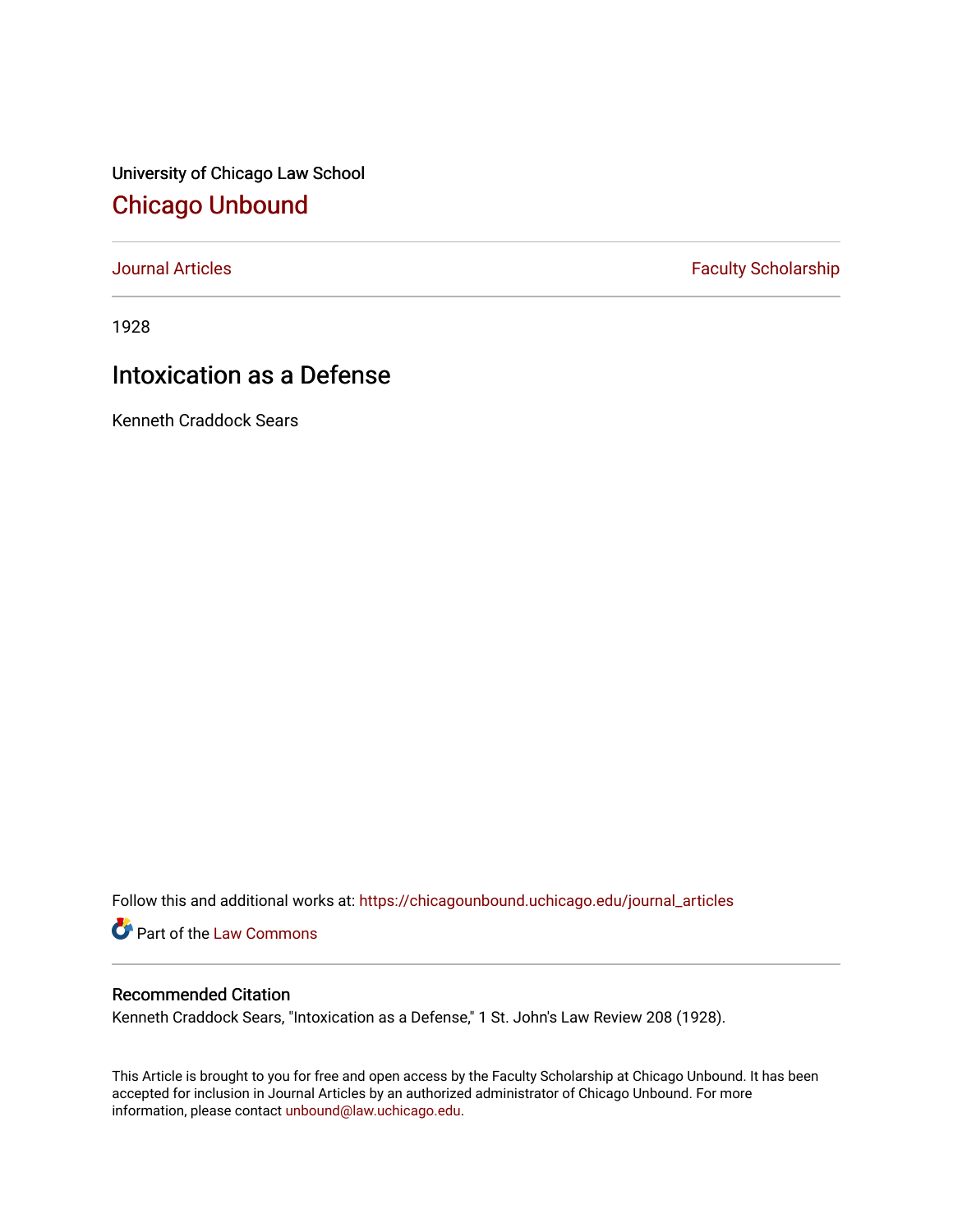Deere Plow Co. v. Mowry, 222 Fed. 1 (C. C. A. 6th, 1915), it was. held that "it is only to a settled rule of a State Court applicable to the *precise* facts disclosed by the record that Federal Court should yield its own judgment."

The weight of the authority seems to be that where there has not been a final adjudication by the highest court of State the Federal Courts will make their own rule and are bound thereby. Dernberger v. B. & **0.** R. R., 243 Fed. 21, (C. C. A. 4th, 1917); U. S. v. Cargel, 263 Fed. 856, (C. C. A. 8th, 1920) ; John Deere Plow Co. *v.* Mowry supra, Karch Co. v. Adams, 231 Fed. 950, (C. C. A. 6th, 1916).

Better Rule would seem to be that in construing a State Statute the Federal Courts should for sake of harmony lean to agreemen with State Court. Pineland Club *v.* Roberts, 213 Fed. 545, (C. C. A. 4th, 1914); Holden *v.* Circleville Light & Power Co., 216 Fed. 490, (C. C. A. 6th, 1914).

CRIMINAL LAW-HOMICIDE-INTOXICATION AS A DEFENSE-The defendant was charged, in the indictment and on the trial was convicted, of killing one Mahaira while engaged in the commission of a felony, to wit, the crime of robbery, upon the person killed. Evidence as to the defendant's intoxication was adduced as a defense and the court charged that the defendant could be convicted of first degree murder or acquitted. An appeal is brought on a refusal to charge as to the different degrees of homicide. Held, that since a conviction of homicide was dependent upon specific intent, it was error to refuse the charge as to intoxication. Judgment reversed and new trial granted, three judges dissenting, the dissenting opinion is apparently based on the conclusiori that no intoxication was shown by the evidence and that therefore the conviction should be affirmed. People v. Koerber, 244 N. Y. 147, 155 N. E. 97 (1926).

Voluntary intoxication has not always been considered a defense in a criminal prosecution "He who is guilty of any crime whatever, through his voluntary drunkenness, shall be punished for it as much as if he had been sober." 1 Hawk. P. C. ch. 1 par. 6. In fact, some old decisions, no longer law, hold that voluntary drunkenness is an aggravation of the crime; Beverly's Case, 4 Coke 123 B. 125 A; 4 Black. Com- **?5;** State *v.* Thompson, Wright (Ohio) 617 (1834). This rule was apparently based on the theory that voluntary intoxication is, in itself, a wrongful act, for the immediate consequences of which the law will hold the party liable. Lew U. S. Crim. Law 405; O'Herrin *v.* State, 14 Ind. 420 (1860). But settled insanity produced **by** habitual intoxication is a defense to crime to the same extent as insanity produced by other causes. State v. Potts, 100 N. C. 457, **6 S.** E. 657 (1888); State *v.* Kavanaugh, 4 Pen. (Del.) 131, 53 Atl. 335 (1902).

The modem rule of intoxication, in New York, has been embodied in the Penal Code, sec. 1220, which provides substantially that no criminal act shall be excused by reason of voluntary intoxication. But, wherever the actual existence of any particular purpose, motive, or intent is a necessary element to constitute a particular species or degree of crime, the jury may take in to consideration the fact that the accused was intoxicated at the time, in determining the purpose, motive or intent with which he .committed the act. This statute has

K. L